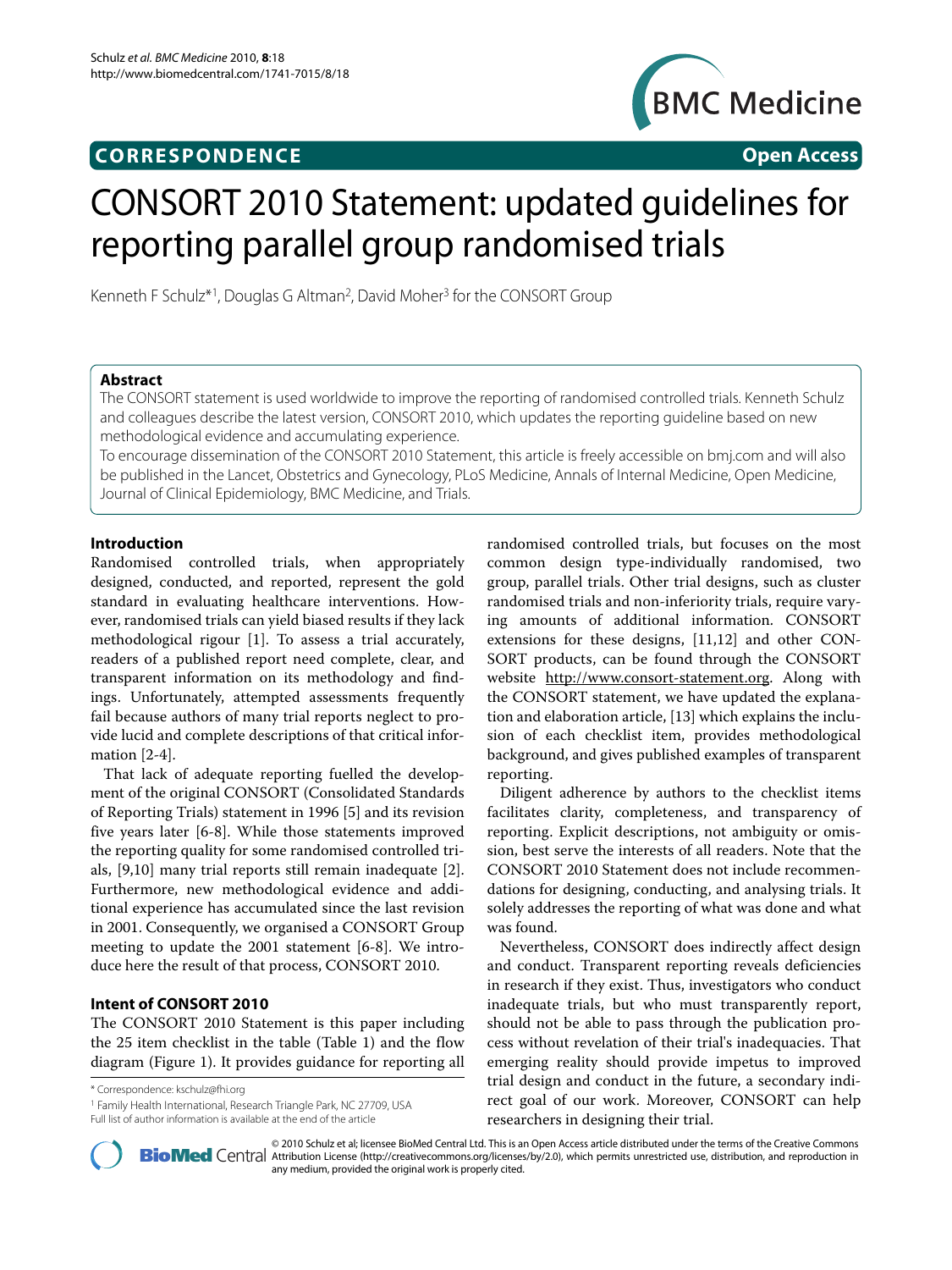**Section/Topic** 

**Introduction**

**Methods** Trial design

Background and objectives

**Title and abstract**

| <b>Item No</b> | <b>Checklist item</b>                                                                                                                       | <b>Reported on page No</b> |  |
|----------------|---------------------------------------------------------------------------------------------------------------------------------------------|----------------------------|--|
| 1a             | Identification as a randomised<br>trial in the title                                                                                        |                            |  |
| 1 <sub>b</sub> | Structured summary of trial<br>design, methods, results, and<br>conclusions (for specific<br>guidance see CONSORT for<br>abstracts [21,31]) |                            |  |
| 2a             | Scientific background and<br>explanation of rationale                                                                                       |                            |  |
| 2b             | Specific objectives or<br>hypotheses                                                                                                        |                            |  |
| 3a             | Description of trial design<br>(such as parallel, factorial)<br>including allocation ratio                                                  |                            |  |
| 3b             | Important changes to<br>methods after trial<br>commencement (such as<br>eligibility criteria), with                                         |                            |  |

reasons

participants 4b Settings and locations where

the data were collected

group with sufficient details to

## Table 1: CONSORT 2010 checklist

|                     |    | allow replication, including<br>how and when they were<br>actually administered                                                 |
|---------------------|----|---------------------------------------------------------------------------------------------------------------------------------|
| Outcomes            | 6a | Completely defined pre-<br>specified primary and<br>secondary outcome<br>measures, including how and<br>when they were assessed |
|                     | 6b | Any changes to trial outcomes<br>after the trial commenced,<br>with reasons                                                     |
| Sample size         | 7a | How sample size was<br>determined                                                                                               |
|                     | 7b | When applicable, explanation<br>of any interim analyses and<br>stopping guidelines                                              |
| Randomisation:      |    |                                                                                                                                 |
| Sequence generation | 8a | Method used to generate the<br>random allocation sequence                                                                       |
|                     | 8b | Type of randomisation; details<br>of any restriction (such as<br>blocking and block size)                                       |

Participants 4a Eligibility criteria for

Interventions **Interventions 1** The interventions for each **1** The interventions for each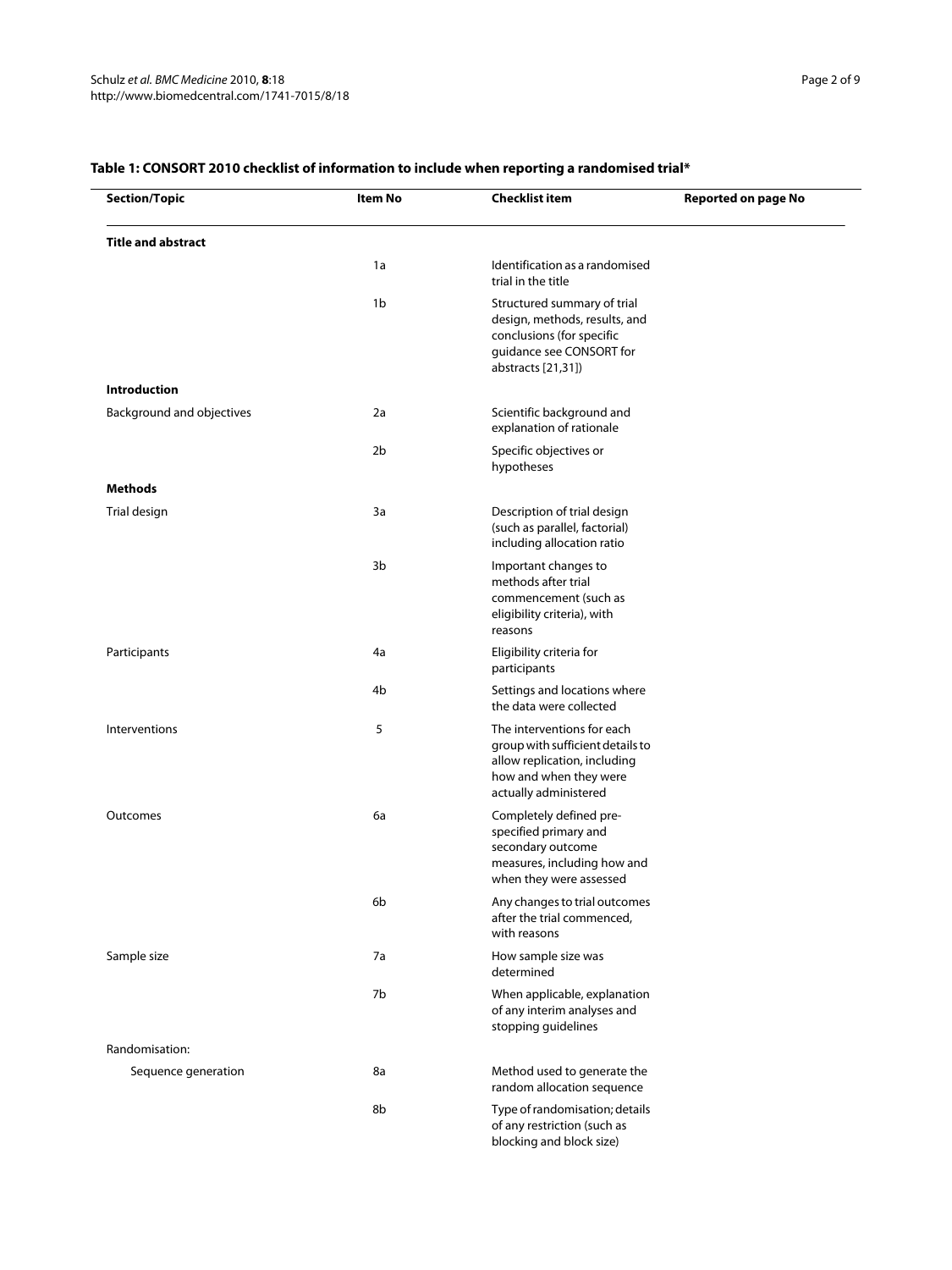| Allocation concealment<br>mechanism                     | 9               | Mechanism used to<br>implement the random<br>allocation sequence (such as<br>sequentially numbered<br>containers), describing any<br>steps taken to conceal the<br>sequence until interventions<br>were assigned |
|---------------------------------------------------------|-----------------|------------------------------------------------------------------------------------------------------------------------------------------------------------------------------------------------------------------|
| Implementation                                          | 10              | Who generated the random<br>allocation sequence, who<br>enrolled participants, and who<br>assigned participants to<br>interventions                                                                              |
| Blinding                                                | 11a             | If done, who was blinded after<br>assignment to interventions<br>(for example, participants,<br>care providers, those<br>assessing outcomes) and how                                                             |
|                                                         | 11 <sub>b</sub> | If relevant, description of the<br>similarity of interventions                                                                                                                                                   |
| Statistical methods                                     | 12a             | Statistical methods used to<br>compare groups for primary<br>and secondary outcomes                                                                                                                              |
|                                                         | 12 <sub>b</sub> | Methods for additional<br>analyses, such as subgroup<br>analyses and adjusted<br>analyses                                                                                                                        |
| <b>Results</b>                                          |                 |                                                                                                                                                                                                                  |
| Participant flow (a diagram is<br>strongly recommended) | 13a             | For each group, the numbers<br>of participants who were<br>randomly assigned, received<br>intended treatment, and were<br>analysed for the primary<br>outcome                                                    |
|                                                         | 13 <sub>b</sub> | For each group, losses and<br>exclusions after<br>randomisation, together with<br>reasons                                                                                                                        |
| Recruitment                                             | 14a             | Dates defining the periods of<br>recruitment and follow-up                                                                                                                                                       |
|                                                         | 14b             | Why the trial ended or was<br>stopped                                                                                                                                                                            |
| Baseline data                                           | 15              | A table showing baseline<br>demographic and clinical<br>characteristics for each group                                                                                                                           |
| Numbers analysed                                        | 16              | For each group, number of<br>participants (denominator)<br>included in each analysis and<br>whether the analysis was by<br>original assigned groups                                                              |
| Outcomes and estimation                                 | 17a             | For each primary and<br>secondary outcome, results<br>for each group, and the<br>estimated effect size and its<br>precision (such as 95%<br>confidence interval)                                                 |

## **Table 1: CONSORT 2010 checklist of information to include when reporting a randomised trial\* (Continued)**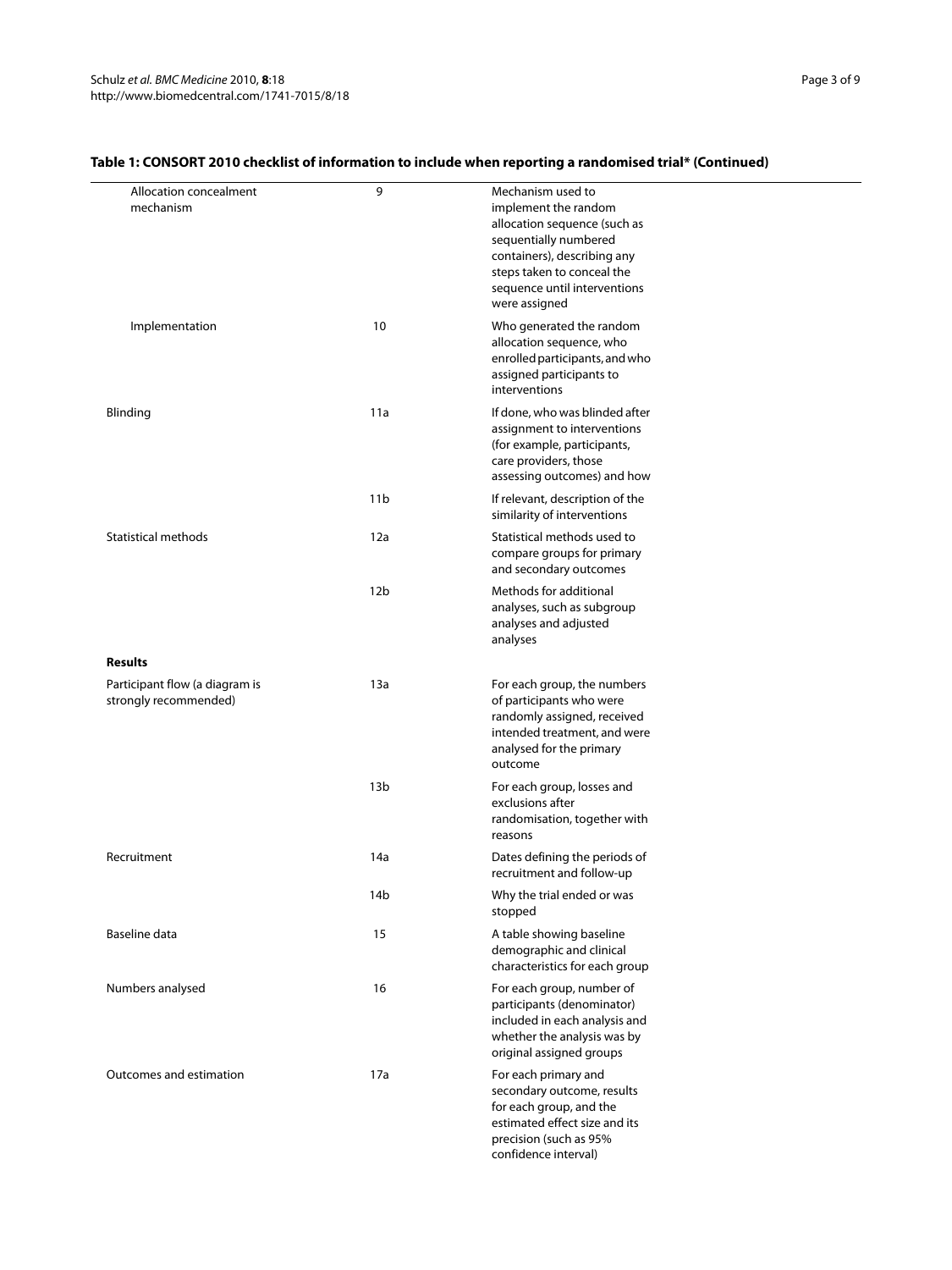|                          | 17 <sub>b</sub> | For binary outcomes,<br>presentation of both absolute<br>and relative effect sizes is<br>recommended                                                     |
|--------------------------|-----------------|----------------------------------------------------------------------------------------------------------------------------------------------------------|
| Ancillary analyses       | 18              | Results of any other analyses<br>performed, including<br>subgroup analyses and<br>adjusted analyses,<br>distinguishing pre-specified<br>from exploratory |
| Harms                    | 19              | All important harms or<br>unintended effects in each<br>group (for specific guidance<br>see CONSORT for harms [28])                                      |
| <b>Discussion</b>        |                 |                                                                                                                                                          |
| Limitations              | 20              | Trial limitations, addressing<br>sources of potential bias,<br>imprecision, and, if relevant,<br>multiplicity of analyses                                |
| Generalisability         | 21              | Generalisability (external<br>validity, applicability) of the<br>trial findings                                                                          |
| Interpretation           | 22              | Interpretation consistent with<br>results, balancing benefits and<br>harms, and considering other<br>relevant evidence                                   |
| <b>Other information</b> |                 |                                                                                                                                                          |
| Registration             | 23              | Registration number and<br>name of trial registry                                                                                                        |
| Protocol                 | 24              | Where the full trial protocol<br>can be accessed, if available                                                                                           |
| Funding                  | 25              | Sources of funding and other<br>support (such as supply of<br>drugs), role of funders                                                                    |

#### **Table 1: CONSORT 2010 checklist of information to include when reporting a randomised trial\* (Continued)**

\*We strongly recommend reading this statement in conjunction with the CONSORT 2010 Explanation and Elaboration [\[13\]](#page-8-5) for important clarifications on all the items. If relevant, we also recommend reading CONSORT extensions for cluster randomised trials [\[11](#page-8-3)], non-inferiority and equivalence trials [\[12](#page-8-4)], non-pharmacological treatments [\[32](#page-8-9)], herbal interventions [\[33](#page-8-10)], and pragmatic trials [\[34\]](#page-8-11). Additional extensions are forthcoming: for those and for up to date references relevant to this checklist, see [http://www.consort-statement.org.](http://www.consort-statement.org)

## **Background to CONSORT**

Efforts to improve the reporting of randomised controlled trials accelerated in the mid-1990s, spurred partly by methodological research. Researchers had shown for many years that authors reported such trials poorly, and empirical evidence began to accumulate that some poorly conducted or poorly reported aspects of trials were associated with bias [[14\]](#page-8-12). Two initiatives aimed at developing reporting guidelines culminated in one of us (DM) and Drummond Rennie organising the first CONSORT statement in 1996 [\[5](#page-7-3)]. Further methodological research on similar topics reinforced earlier findings [[15\]](#page-8-13) and fed into the revision of 2001 [[6](#page-7-4)[-8](#page-8-0)]. Subsequently, the expanding body of methodological research informed the refinement of CONSORT 2010. More than 700 studies comprise the CONSORT database (located on the CONSORT website), which provides the empirical evidence to underpin the CONSORT initiative.

Indeed, CONSORT Group members continually monitor the literature. Information gleaned from these efforts provides an evidence base on which to update the CON-SORT statement. We add, drop, or modify items based on that evidence and the recommendations of the CON-SORT Group, an international and eclectic group of clinical trialists, statisticians, epidemiologists, and biomedical editors. The CONSORT Executive (KFS, DGA, DM) strives for a balance of established and emerging researchers. The membership of the group is dynamic. As our work expands in response to emerging projects and needed expertise, we invite new members to contribute.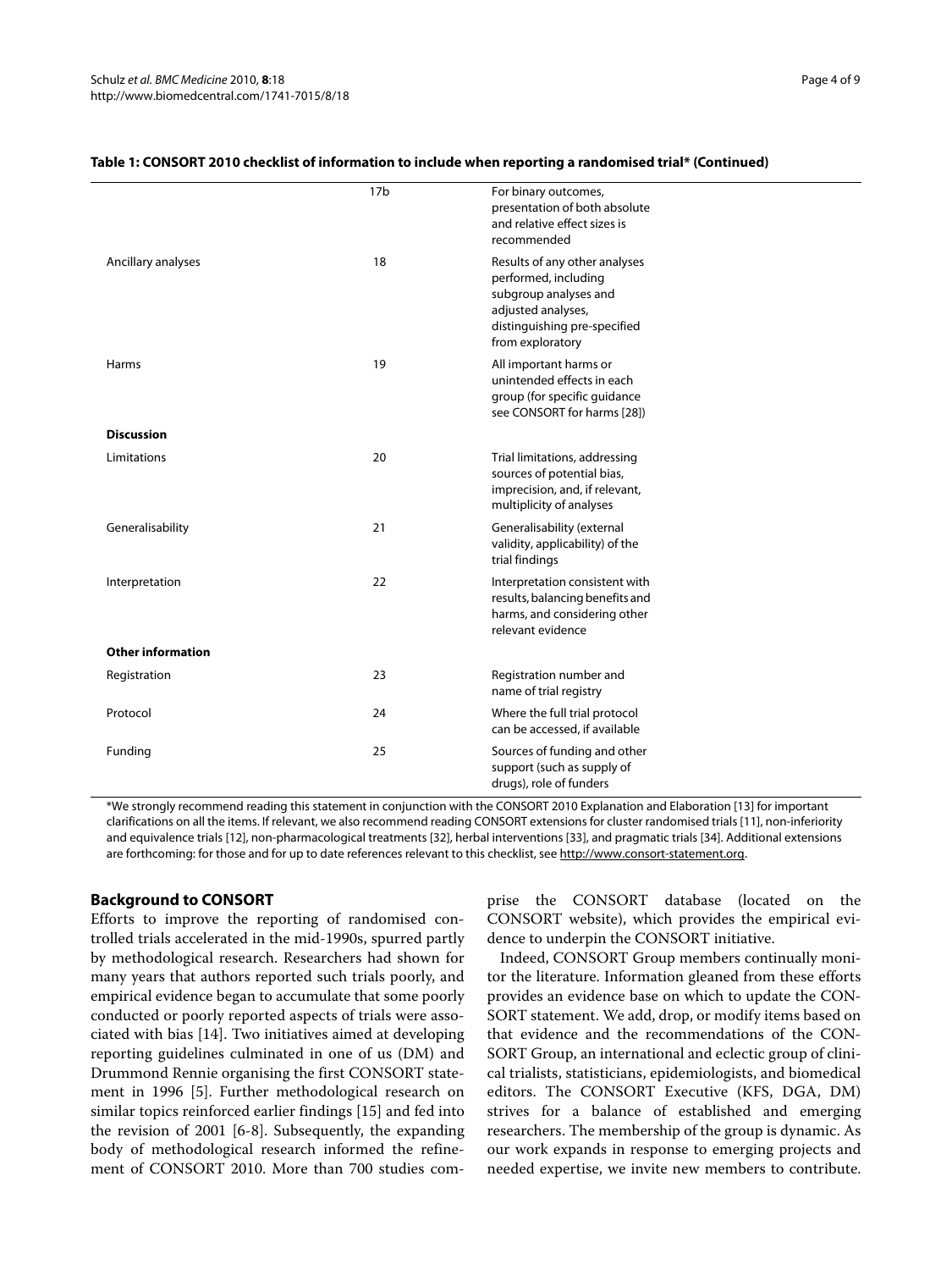<span id="page-4-0"></span>

**Figure 1 Flow diagram of the progress through the phases of a parallel randomised trial of two groups (that is, enrolment, intervention allocation, follow-up, and data analysis)**.

As such, CONSORT continually assimilates new ideas and perspectives. That process informs the continually evolving CONSORT statement.

Over time, CONSORT has garnered much support. More than 400 journals, published around the world and in many languages, have explicitly supported the CON-SORT statement. Many other healthcare journals support it without our knowledge. Moreover, thousands more have implicitly supported it with the endorsement of the CONSORT statement by the International Committee of Medical Journal Editors [http://www.icmje.org.](http://www.icmje.org) Other prominent editorial groups, the Council of Science Editors and the World Association of Medical Editors, officially support CONSORT. That support seems warranted: when used by authors and journals, CON-SORT seems to improve reporting [\[9](#page-8-1)].

#### **Development of CONSORT 2010**

Thirty one members of the CONSORT 2010 Group met in Montebello, Canada, in January 2007 to update the 2001 CONSORT statement. In addition to the accumulating evidence relating to existing checklist items, several new issues had come to prominence since 2001. Some participants were given primary responsibility for aggre-

gating and synthesising the relevant evidence on a particular checklist item of interest. Based on that evidence, the group deliberated the value of each item. As in prior CONSORT versions, we kept only those items deemed absolutely fundamental to reporting a randomised controlled trial. Moreover, an item may be fundamental to a trial but not included, such as approval by an institutional ethical review board, because funding bodies strictly enforce ethical review and medical journals usually address reporting ethical review in their instructions for authors. Other items may seem desirable, such as reporting on whether on-site monitoring was done, but a lack of empirical evidence or any consensus on their value cautions against inclusion at this point. The CONSORT 2010 Statement thus addresses the minimum criteria, although that should not deter authors from including other information if they consider it important.

After the meeting, the CONSORT Executive convened teleconferences and meetings to revise the checklist. After seven major iterations, a revised checklist was distributed to the larger group for feedback. With that feedback, the executive met twice in person to consider all the comments and to produce a penultimate version. That served as the basis for writing the first draft of this paper,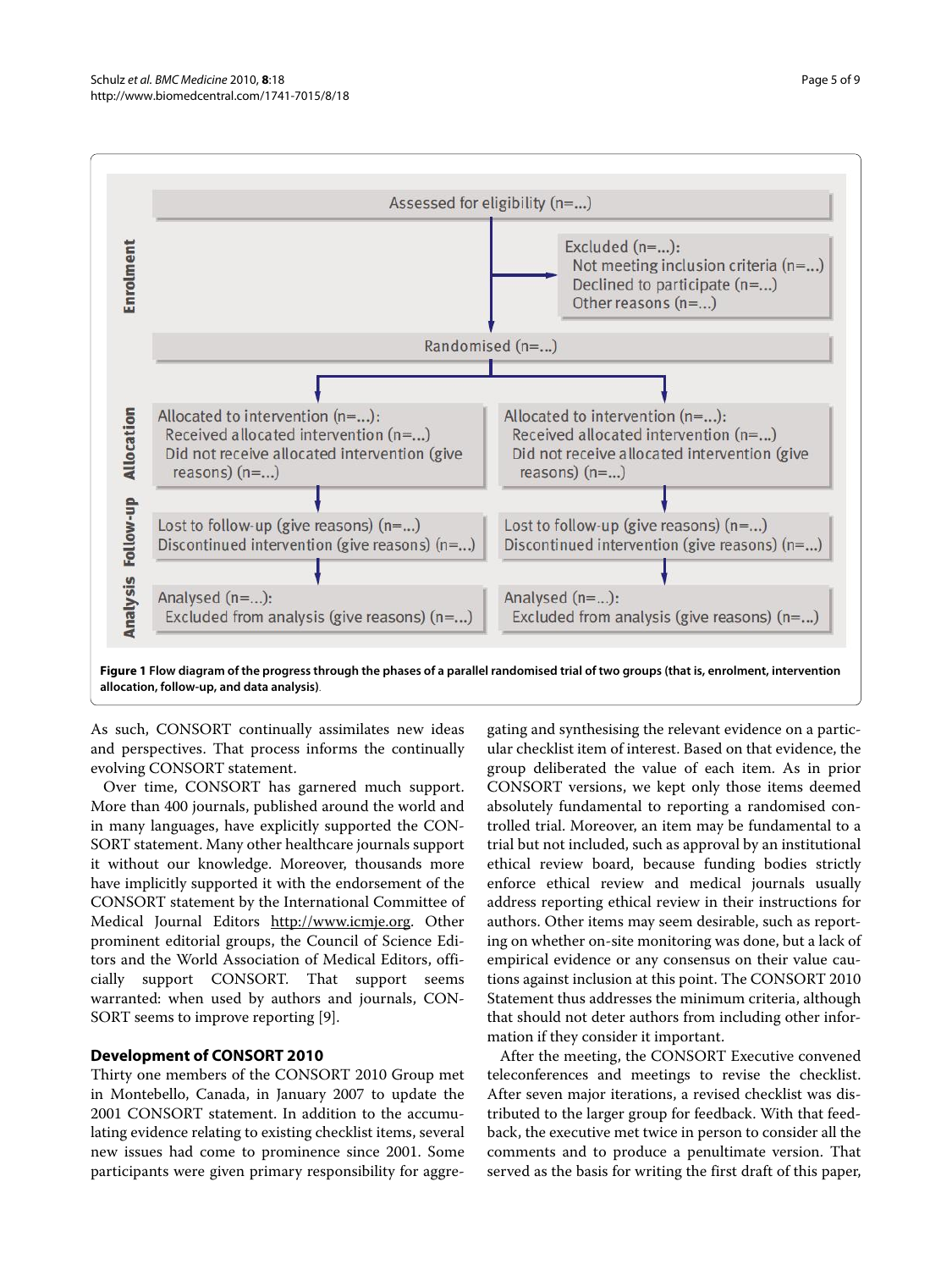which was then distributed to the group for feedback. After consideration of their comments, the executive finalised the statement.

The CONSORT Executive then drafted an updated explanation and elaboration manuscript, with assistance from other members of the larger group. The substance of the 2007 CONSORT meeting provided the material for the update. The updated explanation and elaboration manuscript was distributed to the entire group for additions, deletions, and changes. That final iterative process converged to the CONSORT 2010 Explanation and Elaboration [[13\]](#page-8-5).

## **Changes in CONSORT 2010**

The revision process resulted in evolutionary, not revolutionary, changes to the checklist (Table 1), and the flow diagram was not modified except for one word (Figure [1](#page-4-0)). Moreover, because other reporting guidelines augmenting the checklist refer to item numbers, we kept the existing items under their previous item numbers except for some renumbering of items 2 to 5. We added additional items either as a sub-item under an existing item, an entirely new item number at the end of the checklist, or (with item 3) an interjected item into a renumbered segment. We have summarised the noteworthy general changes in Appendix 1 and specific changes in Appendix 2. The CONSORT website contains a side by side comparison of the 2001 and 2010 versions.

## **Implications and limitations**

We developed CONSORT 2010 to assist authors in writing reports of randomised controlled trials, editors and peer reviewers in reviewing manuscripts for publication, and readers in critically appraising published articles. The CONSORT 2010 Explanation and Elaboration provides elucidation and context to the checklist items. We strongly recommend using the explanation and elaboration in conjunction with the checklist to foster complete, clear, and transparent reporting and aid appraisal of published trial reports.

CONSORT 2010 focuses predominantly on the two group, parallel randomised controlled trial, which accounts for over half of trials in the literature [[2\]](#page-7-1). Most of the items from the CONSORT 2010 Statement, however, pertain to all types of randomised trials. Nevertheless, some types of trials or trial situations dictate the need for additional information in the trial report. When in doubt, authors, editors, and readers should consult the CONSORT website for any CONSORT extensions, expansions (amplifications), implementations, or other guidance that may be relevant.

The evidence based approach we have used for CON-SORT also served as a model for development of other reporting guidelines, such as for reporting systematic

reviews and meta-analyses of studies evaluating interventions [\[16](#page-8-14)], diagnostic studies [\[17](#page-8-15)], and observational studies [[18](#page-8-16)]. The explicit goal of all these initiatives is to improve reporting. The Enhancing the Quality and Transparency of Health Research (EQUATOR) Network will facilitate development of reporting guidelines and help disseminate the guidelines: [http://www.equator-net](http://www.equator-network.org)[work.org](http://www.equator-network.org) provides information on all reporting guidelines in health research.

With CONSORT 2010, we again intentionally declined to produce a rigid structure for the reporting of randomised trials. Indeed, SORT [\[19\]](#page-8-17) tried a rigid format, and it failed in a pilot run with an editor and authors [\[20](#page-8-18)]. Consequently, the format of articles should abide by journal style, editorial directions, the traditions of the research field addressed, and, where possible, author preferences. We do not wish to standardise the structure of reporting. Authors should simply address checklist items somewhere in the article, with ample detail and lucidity. That stated, we think that manuscripts benefit from frequent subheadings within the major sections, especially the methods and results sections.

CONSORT urges completeness, clarity, and transparency of reporting, which simply reflects the actual trial design and conduct. However, as a potential drawback, a reporting guideline might encourage some authors to report fictitiously the information suggested by the guidance rather than what was actually done. Authors, peer reviewers, and editors should vigilantly guard against that potential drawback and refer, for example, to trial protocols, to information on trial registers, and to regulatory agency websites. Moreover, the CONSORT 2010 Statement does not include recommendations for designing and conducting randomised trials. The items should elicit clear pronouncements of how and what the authors did, but do not contain any judgments on how and what the authors should have done. Thus, CONSORT 2010 is not intended as an instrument to evaluate the quality of a trial. Nor is it appropriate to use the checklist to construct a "quality score."

Nevertheless, we suggest that researchers begin trials with their end publication in mind. Poor reporting allows authors, intentionally or inadvertently, to escape scrutiny of any weak aspects of their trials. However, with wide adoption of CONSORT by journals and editorial groups, most authors should have to report transparently all important aspects of their trial. The ensuing scrutiny rewards well conducted trials and penalises poorly conducted trials. Thus, investigators should understand the CONSORT 2010 reporting guidelines before starting a trial as a further incentive to design and conduct their trials according to rigorous standards.

CONSORT 2010 supplants the prior version published in 2001. Any support for the earlier version accumulated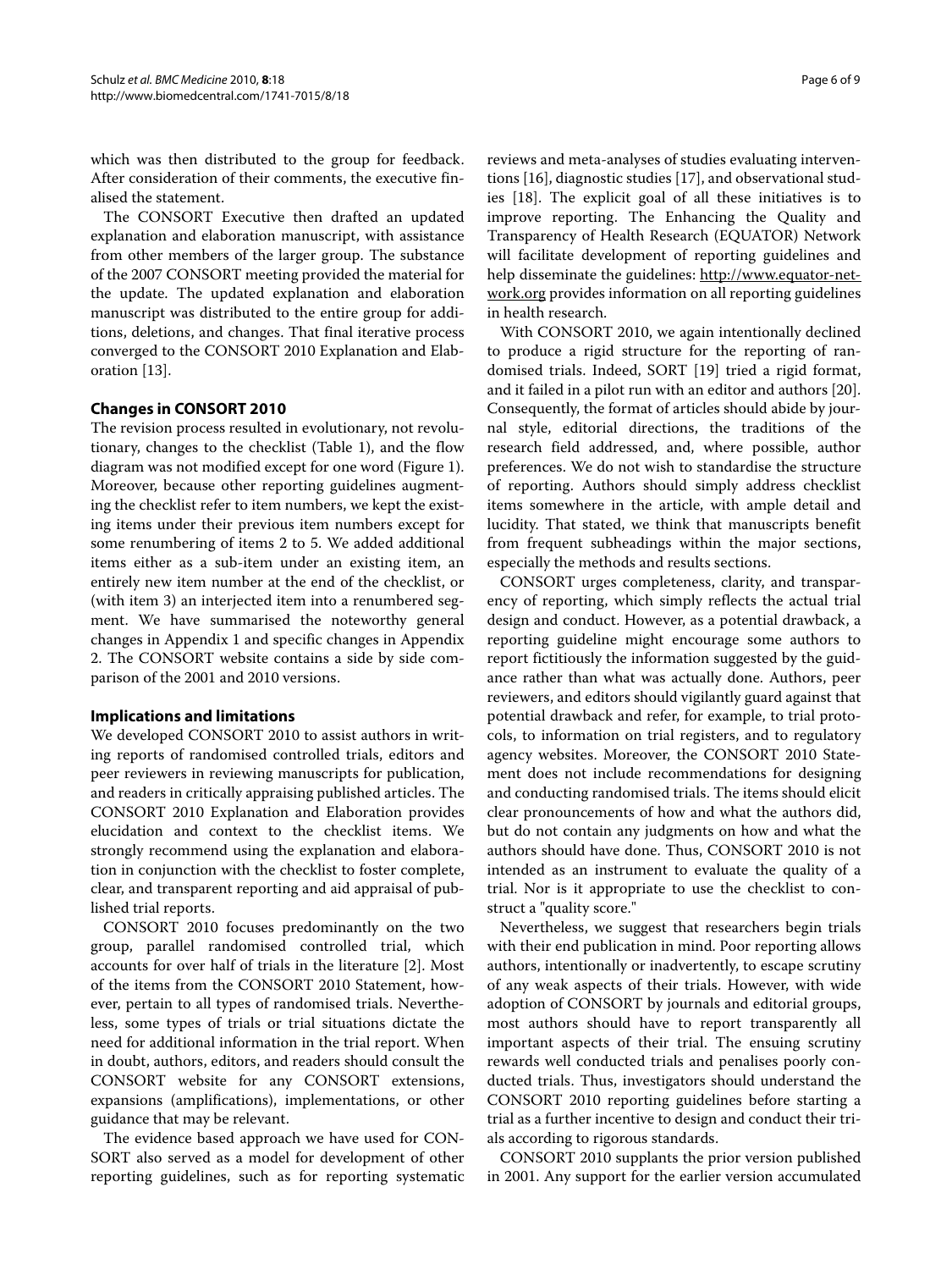from journals or editorial groups will automatically extend to this newer version, unless specifically requested otherwise. Journals that do not currently support CON-SORT may do so by registering on the CONSORT website. If a journal supports or endorses CONSORT 2010, it should cite one of the original versions of CONSORT 2010, the CONSORT 2010 Explanation and Elaboration, and the CONSORT website in their "Instructions to authors." We suggest that authors who wish to cite CON-SORT should cite this or another of the original journal versions of CONSORT 2010 Statement, and, if appropriate, the CONSORT 2010 Explanation and Elaboration [[13\]](#page-8-5). All CONSORT material can be accessed through the original publishing journals or the CONSORT website. Groups or individuals who desire to translate the CON-SORT 2010 Statement into other languages should first consult the CONSORT policy statement on the website.

We emphasise that CONSORT 2010 represents an evolving guideline. It requires perpetual reappraisal and, if necessary, modifications. In the future we will further revise the CONSORT material considering comments, criticisms, experiences, and accumulating new evidence. We invite readers to submit recommendations via the CONSORT website.

## **Appendix 1: Noteworthy general changes in CONSORT 2010 Statement**

• We simplified and clarified the wording, such as in items 1, 8, 10, 13, 15, 16, 18, 19, and 21

• We improved consistency of style across the items by removing the imperative verbs that were in the 2001 version

• We enhanced specificity of appraisal by breaking some items into sub-items. Many journals expect authors to complete a CONSORT checklist indicating where in the manuscript the items have been addressed. Experience with the checklist noted pragmatic difficulties when an item comprised multiple elements. For example, item 4 addresses eligibility of participants and the settings and locations of data collection. With the 2001 version, an author could provide a page number for that item on the checklist, but might have reported only eligibility in the paper, for example, and not reported the settings and locations. CONSORT 2010 relieves obfuscations and forces authors to provide page numbers in the checklist for both eligibility and settings.

## **Appendix 2: Noteworthy specific changes in CONSORT 2010 Statement**

*Item 1b (title and abstract)*-We added a sub-item on providing a structured summary of trial design, methods, results, and conclusions and referenced the CONSORT for abstracts article [[21\]](#page-8-6).

*Item 2b (introduction)*-We added a new sub-item (formerly item 5 in CONSORT 2001) on "Specific objectives or hypotheses"

*Item 3a (trial design)*-We added a new item including this sub-item to clarify the basic trial design (such as parallel group, crossover, cluster) and the allocation ratio

*Item 3b (trial design)*-We added a new sub-item that addresses any important changes to methods after trial commencement, with a discussion of reasons

*Item 4 (participants)*-Formerly item 3 in CONSORT 2001

*Item 5 (interventions)*-Formerly item 4 in CONSORT 2001. We encouraged greater specificity by stating that descriptions of interventions should include "sufficient details to allow replication"[\[3](#page-7-5)]

*Item 6 (outcomes)*-We added a sub-item on identifying any changes to the primary and secondary outcome (endpoint) measures after the trial started. This followed from empirical evidence that authors frequently provide analyses of outcomes in their published papers that were not the prespecified primary and secondary outcomes in their protocols, while ignoring their prespecified outcomes (that is, selective outcome reporting) [\[4](#page-7-2),[22](#page-8-19)]. We eliminated text on any methods used to enhance the quality of measurements

*Item 9 (allocation concealment mechanism)*-We reworded this to include mechanism in both the report topic and the descriptor to reinforce that authors should report the actual steps taken to ensure allocation concealment rather than simply report imprecise, perhaps banal, assurances of concealment

*Item 11 (blinding)*-We added the specification of how blinding was done and, if relevant, a description of the similarity of interventions and procedures. We also eliminated text on "how the success of blinding (masking) was assessed" because of a lack of empirical evidence supporting the practice as well as theoretical concerns about the validity of any such assessment [\[23](#page-8-20)[,24](#page-8-21)]

*Item 12a (statistical methods)*-We added that statistical methods should also be provided for analysis of secondary outcomes

*Sub-item 14b (recruitment)*-Based on empirical research, we added a sub-item on "Why the trial ended or was stopped" [[25\]](#page-8-22)

*Item 15 (baseline data)*-We specified "A table" to clarify that baseline and clinical characteristics of each group are most clearly expressed in a table

*Item 16 (numbers analysed)*-We replaced mention of "intention to treat" analysis, a widely misused term, by a more explicit request for information about retaining participants in their original assigned groups [[26\]](#page-8-23)

*Sub-item 17b (outcomes and estimation)*-For appropriate clinical interpretability, prevailing experience suggested the addition of "For binary outcomes, presentation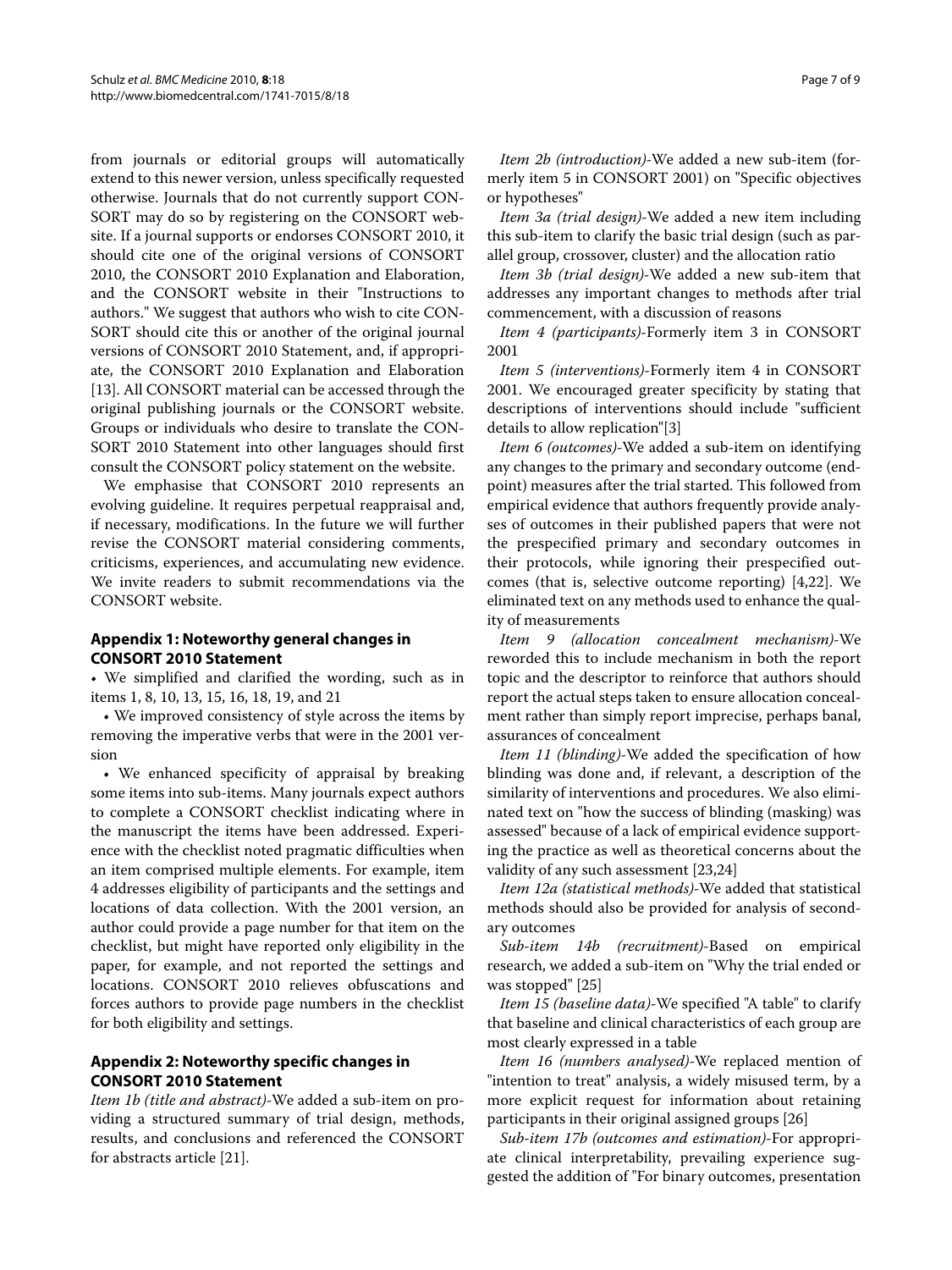of both relative and absolute effect sizes is recommended" [[27\]](#page-8-24)

*Item 19 (harms)*-We included a reference to the CON-SORT paper on harms [[28\]](#page-8-8)

*Item 20 (limitations)*-We changed the topic from "Interpretation" and supplanted the prior text with a sentence focusing on the reporting of sources of potential bias and imprecision

*Item 22 (interpretation)*-We changed the topic from "Overall evidence." Indeed, we understand that authors should be allowed leeway for interpretation under this nebulous heading. However, the CONSORT Group expressed concerns that conclusions in papers frequently misrepresented the actual analytical results and that harms were ignored or marginalised. Therefore, we changed the checklist item to include the concepts of results matching interpretations and of benefits being balanced with harms

*Item 23 (registration)*-We added a new item on trial registration. Empirical evidence supports the need for trial registration, and recent requirements by journal editors have fostered compliance [\[29](#page-8-25)]

*Item 24 (protocol)*-We added a new item on availability of the trial protocol. Empirical evidence suggests that authors often ignore, in the conduct and reporting of their trial, what they stated in the protocol [\[4](#page-7-2)[,22](#page-8-19)]. Hence, availability of the protocol can instigate adherence to the protocol before publication and facilitate assessment of adherence after publication

*Item 25 (funding)*-We added a new item on funding. Empirical evidence points toward funding source sometimes being associated with estimatedeatment effects [[30](#page-8-26)]

#### **Competing interests**

Uniform disclosure of potential conflicts of interest: all authors have completed the ICMJE unified competing interest form at [http://www.icmje.org/](http://www.icmje.org/coi_disclosure.pdf) [coi\\_disclosure.pdf](http://www.icmje.org/coi_disclosure.pdf) (available from the corresponding author) and declare (1) DM received grants for this work from Johnson & Johnson, BMJ, and American Society for Clinical Oncology; KFS and DGA received support for travel to meetings for this work from Johnson & Johnson, BMJ, and American Society for Clinical Oncology; (2) KFS and DA had travel expenses reimbursed by the EQUATOR Network; KFS has received honoraria for delivering educational presentations for the American Board of Obstetrics and Gynecology Foundation for Excellence in Women's Health Care, Ortho-McNeil Janssen Scientific Affairs, and the American College of Obstetrics and Gynecology; and has done consultancy for Wyeth. All authors also declare (3) no spouses, partners, or children with relationships with commercial entities that might have an interest in the submitted work; (4) no non-financial interests that may be relevant to the submitted work.

#### **Authors' contributions**

KFS, DM, and DGA participated in meetings and regular conference calls, planned the CONSORT 2007 meeting at Montebello, developed the agenda, prepared background research, identified and invited participants, contributed to the CONSORT meeting, drafted the manuscript, and, after critical review by the CONSORT Group, finalised the text of the manuscript. Members of the CONSORT Group attended the meeting, except for those noted below, and provided input on and review of the revised checklist and text of this article. Some members also prepared background material.

#### **Acknowledgements**

The CONSORT Group contributors to CONSORT 2010: DG Altman, Centre for Statistics in Medicine, University of Oxford; Virginia Barbour, PLoS Medicine; Jesse A Berlin, Johnson & Johnson Pharmaceutical Research and Development, USA; Isabelle Boutron, University Paris 7 Denis Diderot, Assistance Publique des Hôpitaux de Paris, INSERM, France; PJ Devereaux, McMaster University, Canada; Kay Dickersin, Johns Hopkins Bloomberg School of Public Health, USA; Diana Elbourne, London School of Hygiene & Tropical Medicine; Susan Ellenberg, University of Pennsylvania School of Medicine, USA; Val Gebski, University of Sydney, Australia; Steven Goodman, Journal of the Society for Clinical Trials, USA; Peter C Gøtzsche, Nordic Cochrane Centre, Denmark; Trish Groves, BMJ; Steven Grunberg, American Society of Clinical Oncology, USA; Brian Haynes, McMaster University, Canada; Sally Hopewell, Centre for Statistics in Medicine, University of Oxford; Astrid James, Lancet; Peter Juhn, Johnson & Johnson, USA; Philippa Middleton, University of Adelaide, Australia; Don Minckler, University of California Irvine, USA; D Moher, Ottawa Methods Centre, Clinical Epidemiology Program, Ottawa Hospital Research Institute, Canada; Victor M Montori, Knowledge and Encounter Research Unit, Mayo Clinic College of Medicine, USA; Cynthia Mulrow, Annals of Internal Medicine, USA; Stuart Pocock, London School of Hygiene & Tropical Medicine; Drummond Rennie, JAMA, USA; David L Schriger, Annals of Emergency Medicine, USA; KF Schulz, Family Health International, USA; Iveta Simera, EQUATOR Network; Elizabeth Wager, Sideview. Contributors to CONSORT 2010 who did not attend the Montebello meeting: Mike Clarke, UK Cochrane Centre; Gordon Guyatt, McMaster University, Canada. Funding: We received financial support from United Kingdom National Institute for Health Research and the Medical Research Council; Canadian Institutes of Health Research; Presidents Fund, Canadian Institutes of Health Research; Johnson & Johnson; BMJ; and the American Society for Clinical Oncology. DGA is supported by Cancer Research UK, DM by a University of Ottawa Research Chair, and KFS by Family Health International. None of the sponsors had any involvement in the planning, execution, or writing of the CONSORT documents. Additionally, no funder played a role in drafting the manuscript. In order to encourage dissemination of the CONSORT 2010 Statement, this article is freely accessible on bmj.com and will also be published in the Lancet, Obstetrics and Gynecology, PLoS Medicine, Annals of Internal Medicine, Open Medicine, Journal of Clinical Epidemiology, BMC Medicine, and Trials. The authors jointly hold the copyright of this article. For details on further use, see the CONSORT website [http://www.consort-statement.org.](http://www.consort-statement.org)

#### **Author Details**

1Family Health International, Research Triangle Park, NC 27709, USA, 2Centre for Statistics in Medicine, University of Oxford, Wolfson College, Oxford, UK and 3Ottawa Methods Centre, Clinical Epidemiology Program, Ottawa Hospital Research Institute, Department of Epidemiology and Community Medicine, University of Ottawa, Ottawa, Canada

#### Received: 17 February 2010 Accepted: 24 March 2010 Published: 24 March 2010

#### **References**

- <span id="page-7-0"></span>1. Jüni P, Altman DG, Egger M: Systematic reviews in health care: assessing the quality of controlled clinical trials**.** BMJ 2001, 323:42-6.
- <span id="page-7-1"></span>2. Chan AW, Altman DG: Epidemiology and reporting of randomised trials published in PubMed journals**.** Lancet 2005, 365:1159-62.
- <span id="page-7-5"></span>3. Glasziou P, Meats E, Heneghan C, Shepperd S: What is missing from descriptions of treatment in trials and reviews? BMJ 2008, 336:1472-4.
- <span id="page-7-2"></span>4. Dwan K, Altman DG, Arnaiz JA, Bloom J, Chan AW, Cronin E, Decullier E, Easterbrook PJ, Von Elm E, Gamble C, Ghersi D, Ioannidis JP, Simes J, Williamson PR: Systematic review of the empirical evidence of study publication bias and outcome reporting bias**.** PLoS ONE 2008, 3:e3081.
- <span id="page-7-3"></span>5. Begg C, Cho M, Eastwood S, Horton R, Moher D, Olkin I, Pitkin R, Rennie D, Schulz KE, Simel D, Stroup DF: Improving the quality of reporting of randomized controlled trials. The CONSORT statement**.** JAMA 1996, 276:637-9.
- <span id="page-7-4"></span>6. Moher D, Schulz KF, Altman DG: The CONSORT statement: revised recommendations for improving the quality of reports of parallelgroup randomised trials**[.](http://www.ncbi.nlm.nih.gov/entrez/query.fcgi?cmd=Retrieve&db=PubMed&dopt=Abstract&list_uids=11323066)** Lancet 2001, 357:1191-4.
- 7. Moher D, Schulz KF, Altman DG: The CONSORT statement: revised recommendations for improving the quality of reports of parallelgroup randomized trials**.** Ann Intern Med 2001, 134:657-62.